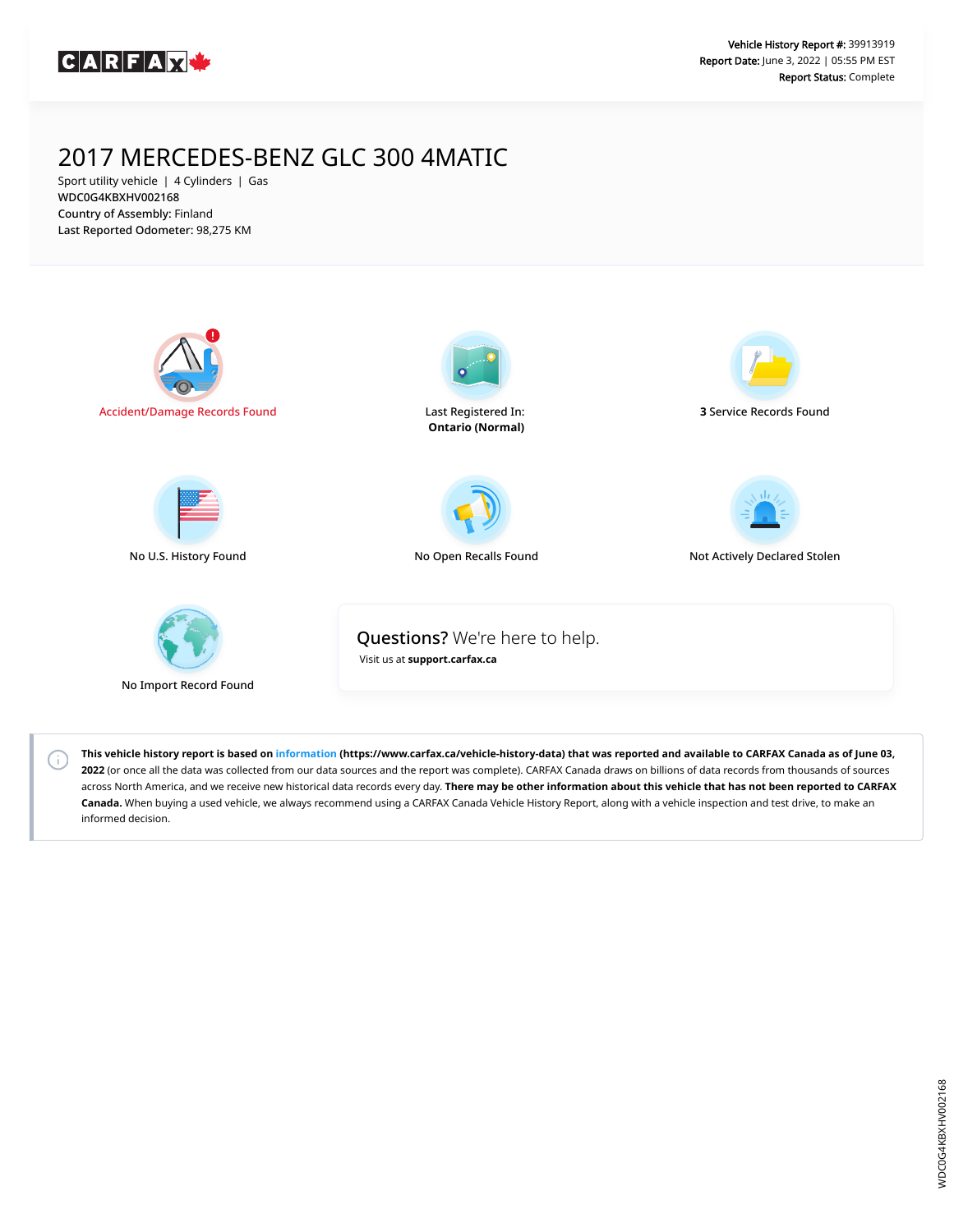# **Vehicle History Report**

#### A Accident/Damage

| <b>INCIDENT DATE</b>                    | <b>DETAILS</b>      | <b>AMOUNT</b> |
|-----------------------------------------|---------------------|---------------|
| Ontario, Canada<br><b>@</b> 2021 Jun 20 |                     |               |
|                                         | <b>Claim: Theft</b> | \$11,213.00   |

### Registration

This vehicle has been registered in the following locations in **Canada** (listed oldest to newest):

- In the province of **Québec** with **Normal** branding.
- In the province of **Ontario** with **Normal** branding.

**We checked for:** Inspection Required, Normal, Non-repairable, Rebuilt, Salvage and Stolen.

### Service Records

| <b>DATE</b> | <b>ODOMETER</b> | <b>SOURCE</b>                                       | <b>DETAILS</b>                                  |
|-------------|-----------------|-----------------------------------------------------|-------------------------------------------------|
| 2017 May 25 |                 | Mercedes Granby<br>Granby, Québec, Canada           | Vehicle serviced                                |
| 2017 Aug 11 |                 | Mercedes Granby<br>Granby, Québec, Canada           | Vehicle serviced                                |
| 2021 Jul 22 | 98,275 KM       | Mercedes-Benz Oakville<br>Oakville, Ontario, Canada | Vehicle serviced<br>Brakes checked<br>$\bullet$ |

## <span id="page-1-0"></span>Open Recalls

 $\bullet$  No safety recall information available as of the date/time that this report was generated. For additional safety recall information and non-safety related recall campaigns, please contact MERCEDES-BENZ or visit **[Mercedes Benz's website.](https://www.mercedes-benz.ca/en/recalls)**

## <span id="page-1-1"></span>Stolen Vehicle Check

This vehicle is not actively declared stolen.

## Detailed History

| <b>DATE</b> | <b>ODOMETER</b> | <b>SOURCE</b>                             | <b>RECORD TYPE</b> | <b>DETAILS</b>                                                                     |
|-------------|-----------------|-------------------------------------------|--------------------|------------------------------------------------------------------------------------|
| 2017 May 25 |                 | Mercedes Granby<br>Granby, Québec, Canada | Service Record     | Vehicle serviced                                                                   |
| 2017 Aug 11 |                 | Mercedes Granby<br>Granby, Québec, Canada | Service Record     | Vehicle serviced                                                                   |
| 2017 Nov 7  |                 | Motor Vehicle Dept.<br>Québec, Canada     | Canadian Renewal   | Registration Issued or Renewed<br>First Owner Reported<br>Previous Use: Commercial |